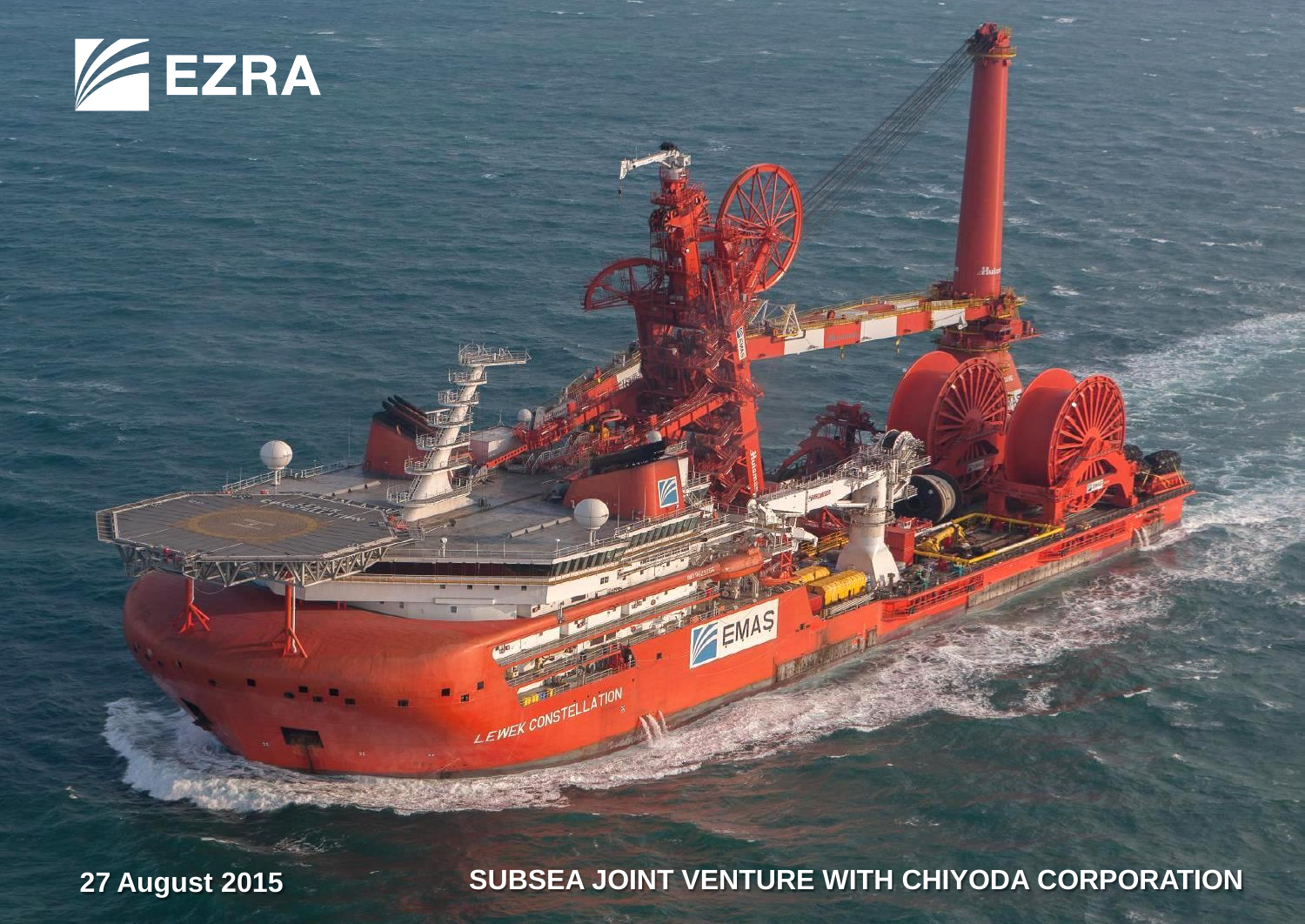#### **Important Notice**

This presentation is being issued by Ezra Holdings Limited (the "Company"), in relation to a potential commercial transaction between Chiyoda Corporation ("Chiyoda") and the Company (the "Transaction"), for the sole purpose of providing background information in relation to the Transaction.

This presentation has been prepared for information purposes only. It is information given in summary form and does not purport to be complete. It is not to be relied upon as advice to investors or potential investors and does not take into account the investment objectives, financial situation or needs of any particular investor.

Nothing in this presentation shall be construed as an offer or invitation to sell or issue or a solicitation of an offer to buy or sell or subscribe for any securities or assets whether in relation to the Company, the Transaction or otherwise.

The information contained in this presentation has not been verified by any person. You should be aware that the Company or any of its affiliates, its advisers or their respective directors, officers, employees or agents (collectively, the "Ezra Group") are not, and do not hold themselves to be, advisers as to business, legal, taxation, accounting or regulatory matters in any jurisdiction. Accordingly, no member of the Ezra Group gives any representation, warranty or undertaking, express or implied, as to: (i) the achievement or reasonableness of any projections, management targets, forecasts, estimates, prospects, returns or any forward-looking statements contained in this presentation, or any of the assumptions underlying them; or (ii) the truth, accuracy or completeness of any information (including any action, omission, recommendation or comment made by any member of the Ezra Group) contained in this presentation, any other written information or oral information provided in connection therewith or any data that any of them generates. Furthermore, no member of the Ezra Group accepts or will accept any liability, responsibility or obligation (whether in contract, tort or otherwise) in relation to these matters and each member of the Ezra Group expressly disclaims any and all liability for all errors, omissions, statements and information contained in this presentation.

No member of the Ezra Group is under any obligation to provide any further information in relation to the Transaction or to update this presentation or otherwise or to correct any inaccuracies in this presentation or any other information.The Company reserves the right to amend or replace the information in this presentation or any other information at any time.

You are responsible for obtaining all such advice as you think appropriate on such matters. You alone shall be responsible for making your own independent investigation and appraisal of the risks, benefits and suitability of the Transaction or any information contained in this presentation and no member of the Ezra Group shall incur or accept any responsibility or liability whatsoever to any person in respect thereof.

Recipients of this presentation should inform themselves about and observe all applicable legal or regulatory requirements. No member of the Ezra Group accepts any liability to any person in relation to the distribution or possession of the presentation in any jurisdiction. Recipients represent that they are able to receive this presentation without contravention of any unfulfilled registration requirements or other legal restrictions in the jurisdiction in which they reside or conduct business.

The information contained in this presentation is intended only for use during the presentation and should not be disseminated or distributed to parties outside the presentation.

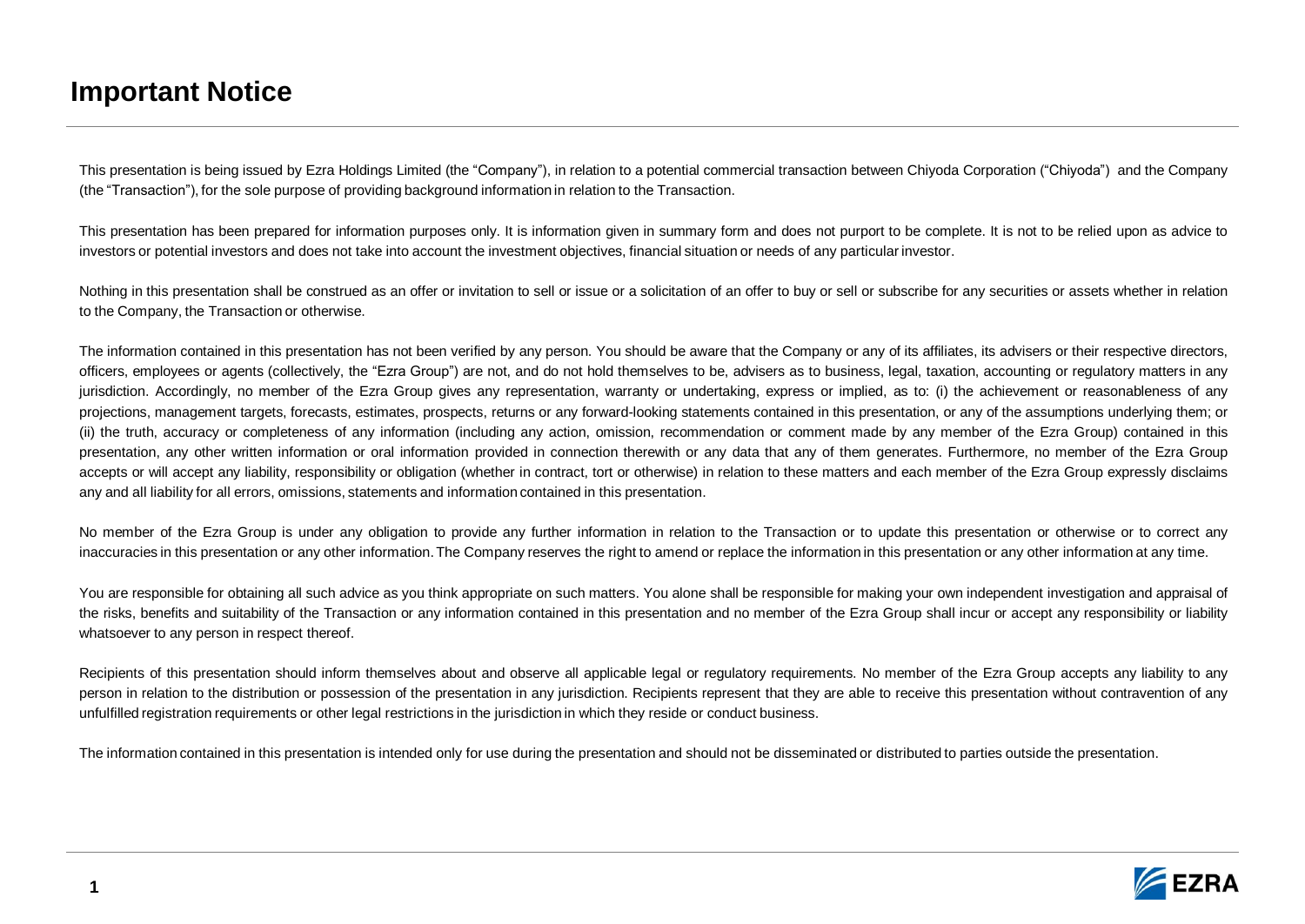### **Ezra Holdings and Chiyoda Corporation establish 50:50 subsea joint venture**

- Ezra Holdings Limited ("Ezra") and Chiyoda Corporation ("Chiyoda") have today entered into a binding memorandum of understanding ("MOU") for Chiyoda to invest in Ezra's subsea services business, EMAS AMC, to form EMAS CHIYODA Subsea – a 50: 50 joint venture (the "Transaction")
- **The Transaction implies an aggregate deal value for EMAS CHIYODA Subsea of approximately** US\$1.25bn(1)
- As part of the Transaction, Chiyoda will pay Ezra a cash consideration and inject additional capital into EMAS CHIYODA Subsea. Ezra will also capitalise part of its existing intercompany debt owed by EMAS AMC
- Transaction will be subject to, among others, the entry of definitive agreements by Ezra and Chiyoda and Ezra shareholder approval, and is expected to complete by end 2015

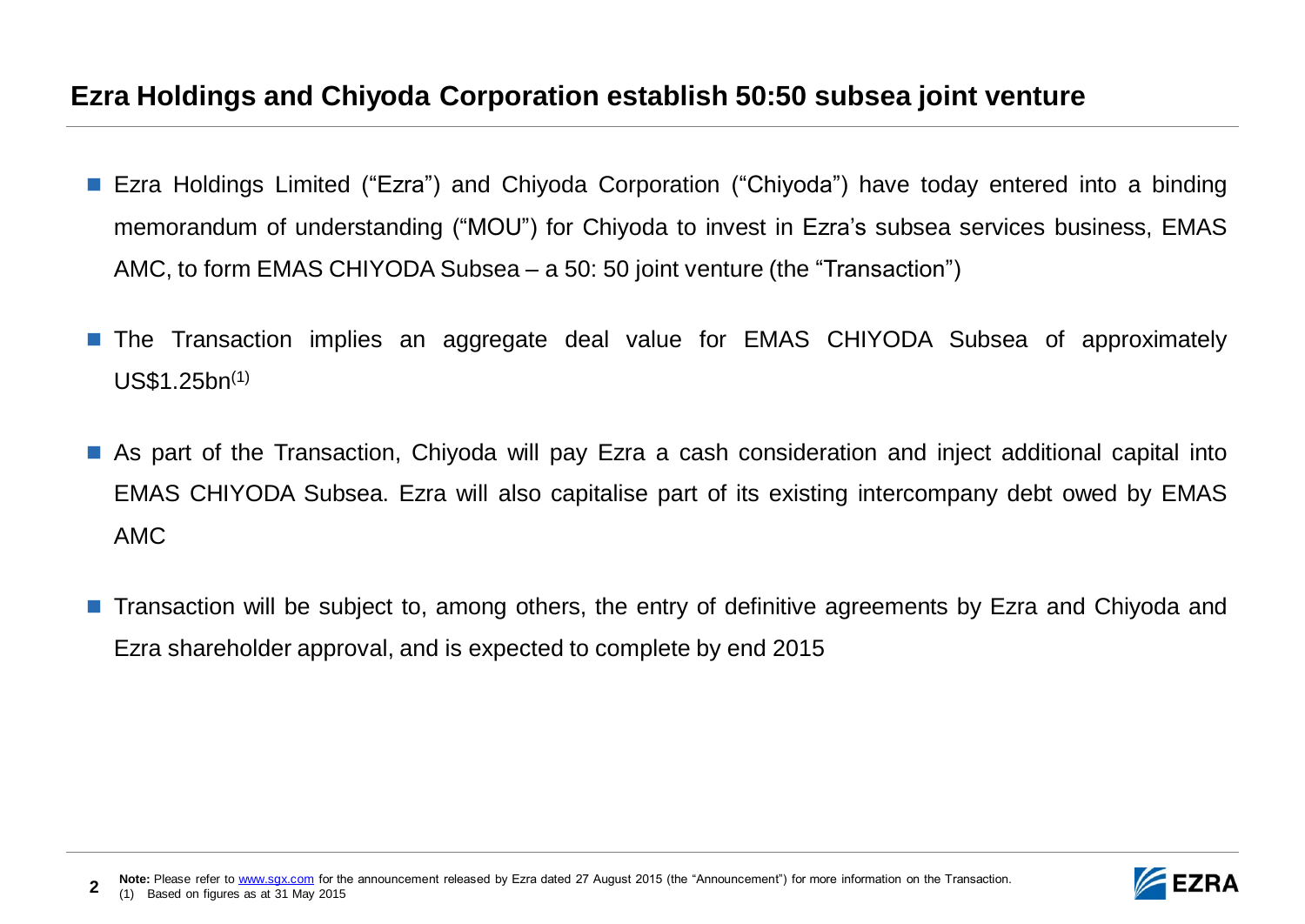## **Chiyoda is a world leading engineering company with a focus on energy infrastructure projects**

- Chiyoda is a world leading Front End Engineering Design ("FEED") and Engineering, Procurement and Construction ("EPC") company in the oil and gas industry, with a history of almost 70 years of project experiences worldwide
- Headquartered in Japan and listed on the Tokyo Stock Exchange
- Chiyoda has executed numerous projects in over 40 countries worldwide
- Its core business operations include Liquefied Natural Gas ("LNG") plants. Chiyoda has designed and constructed LNG plants accounting for more than 40% of global production capacity
- **Chiyoda has been strengthening its offshore upstream portfolio as its next** core business



#### **Business Fields**

#### **Offshore & Upstream** ■ Integrated Offshore & Upstream Services **Gas** ■ Gas Processing **LNG**  $\blacksquare$  Liquefaction  $\blacksquare$  Regasification  $\blacksquare$  Floating Synthesis gas **Green Energy** Solar Energy CSP I PV Power PV Module Production **Hydrogen Supply Business Water Management**  $\blacksquare$  Industrial Water Waste Water Treatment+ Recycling **Produced Water Treatment Environmental Protection**  $\blacksquare$  Flue gas desulfurization ■ Acid gas/C02 capture and storage **Energy conservation Petroleum Refineries Heavy oil upgrading** Chemical Refinery Integration **Petrochemicals & Chemicals** ■ Methane **Fertilizer Olefins Aromatics Pharmaceuticals & R&D Pharmaceuticals** ■ R&D Center **Metals & Mining Metallurgical Refining**  and Smelting **Infrastructure** ■ Airport ■ Transport **General Industry Electronic materials** Food processing

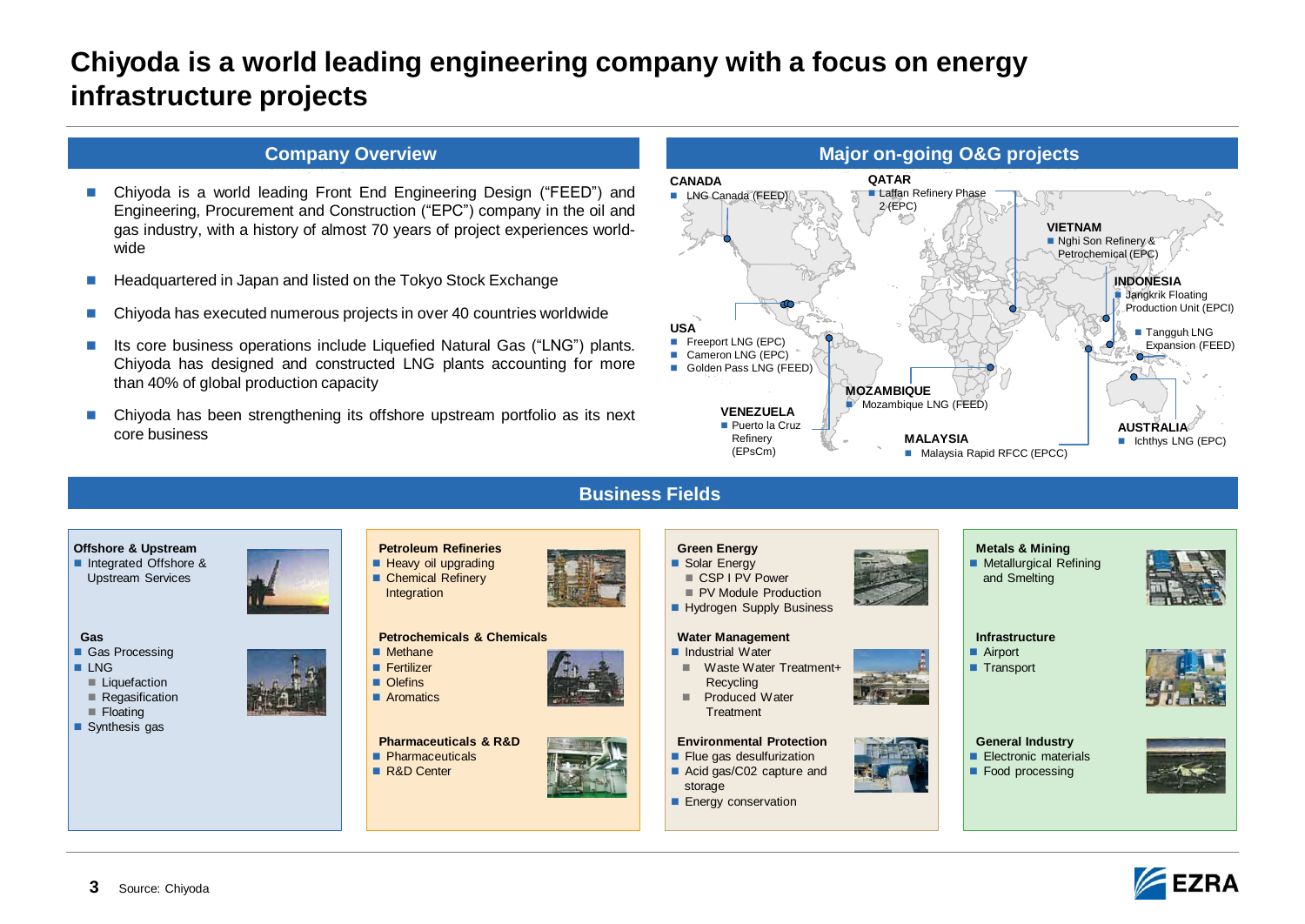- Chiyoda will pay Ezra a cash consideration of US\$150mm ("Sale Consideration") and subscribe for new shares in EMAS CHIYODA Subsea for a cash consideration of US\$30mm ("Subscription Price") for a 50% ownership in EMAS CHIYODA Subsea, subject to any closing adjustments<sup>(1)</sup> **1**
- As part of the Transaction, Ezra will convert part of its existing intercompany debt owed by EMAS AMC into equity such that EMAS CHIYODA Subsea will have NTA of US\$310mm at the date of Completion (the "Completion Date") **2**



(1) Closing adjustments refer to leakages which include any payment or assumption of liability made by EMAS AMC to, on behalf of, or for the benefit of Ezra, any member of the Ezra Group (excluding the EMAS AMC companies) or any of its key shareholders, directors or connected persons and such other payments and/or liability agreed between Ezra and Chiyoda (but excluding any permitted leakage agreed between Ezra and Chiyoda)



(2) Based on figures as at 31 May 2015

**4**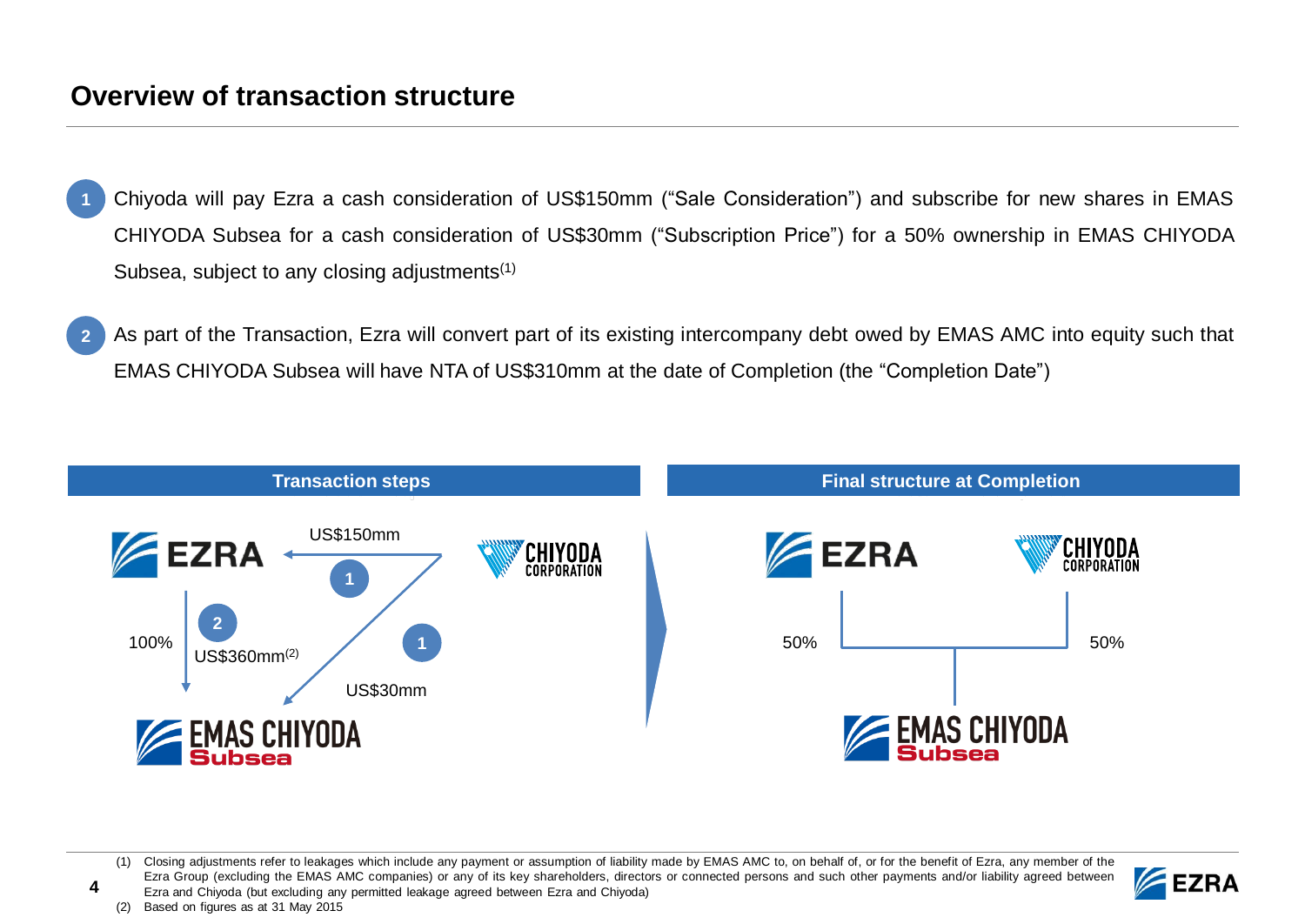#### **Overview of aggregate deal value**

**Aggregate deal value components(1) (US\$mm)**

- Total Chivoda consideration of US\$180mm (comprising the Sale Consideration and Subscription Price) for 50% stake in EMAS CHIYODA Subsea post-Completion, implies an equity value of US\$360mm for EMAS AMC
- EMAS AMC's existing capital structure consists of c.US\$530mm of third-party net debt and c.US\$360mm of long term funding extended by Ezra via intercompany loans that are used to fund EMAS AMC's business operations
- The proposed capitalisation of intercompany loans into equity further demonstrates Ezra's support and confidence that the partnership with Chiyoda in relation to EMAS CHIYODA Subsea has compelling strategic benefits



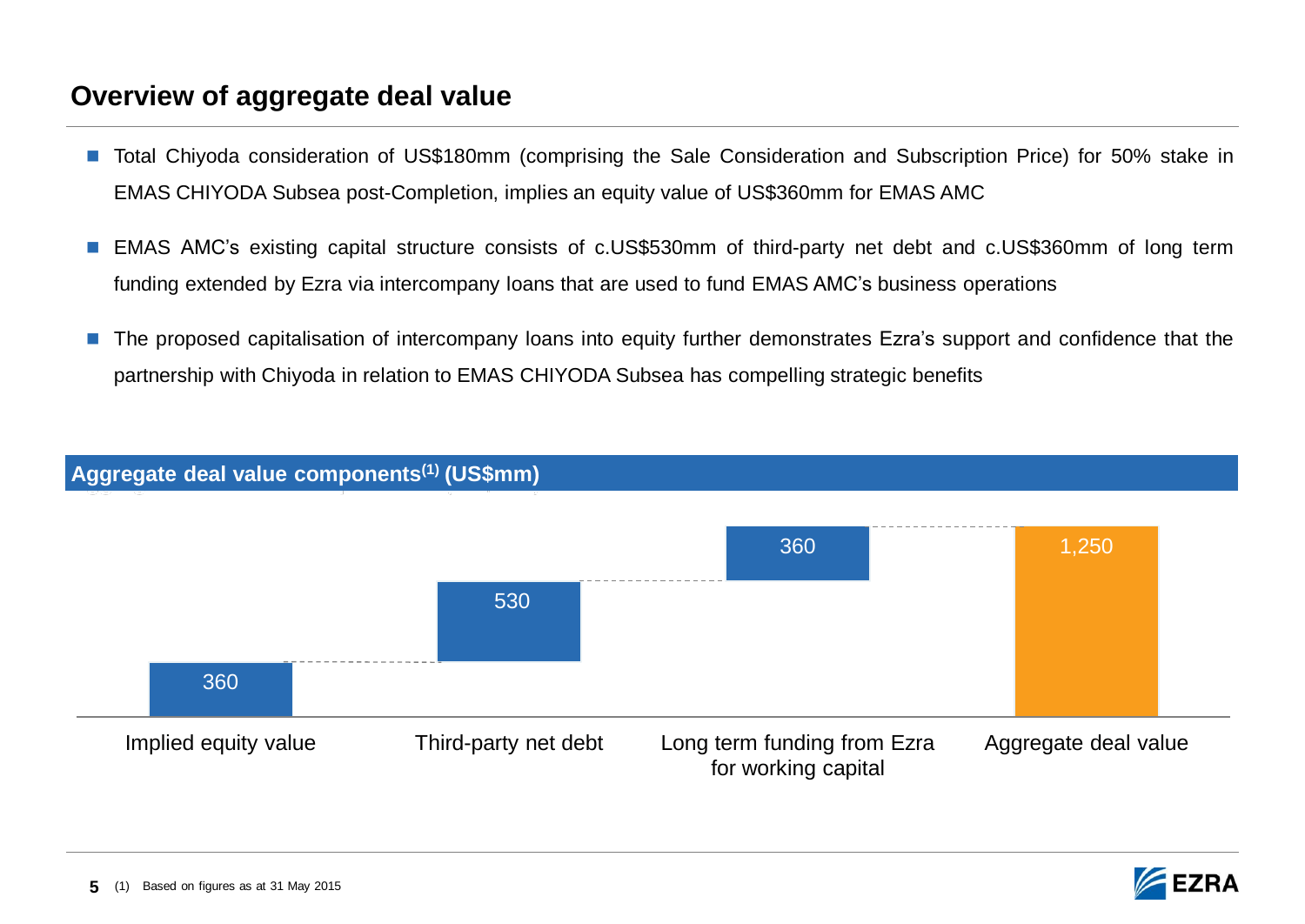# **The Transaction is expected to enhance the competitiveness of EMAS CHIYODA Subsea**

- Through this partnership, EMAS CHIYODA Subsea will be able to undertake larger and more complex offshore EPCI projects through a combination of capabilities and resources in the following areas:
	- $\checkmark$  Project management capability backed by technologically advanced assets
	- $\checkmark$  Global network of engineering centres
	- $\checkmark$  Supply chain management capability and global vendor networks
	- $\checkmark$  Wider global client networks
	- $\checkmark$  Research and development capabilities in engineering and construction technologies
	- $\checkmark$  Financial strength
- Chiyoda's involvement will begin early in the concept development phase of offshore projects together with EMAS CHIYODA Subsea, where the ability to influence cost is the greatest
- **EMAS CHIYODA Subsea will then use its technologically advanced fleet and operational expertise to deliver these** solutions offshore

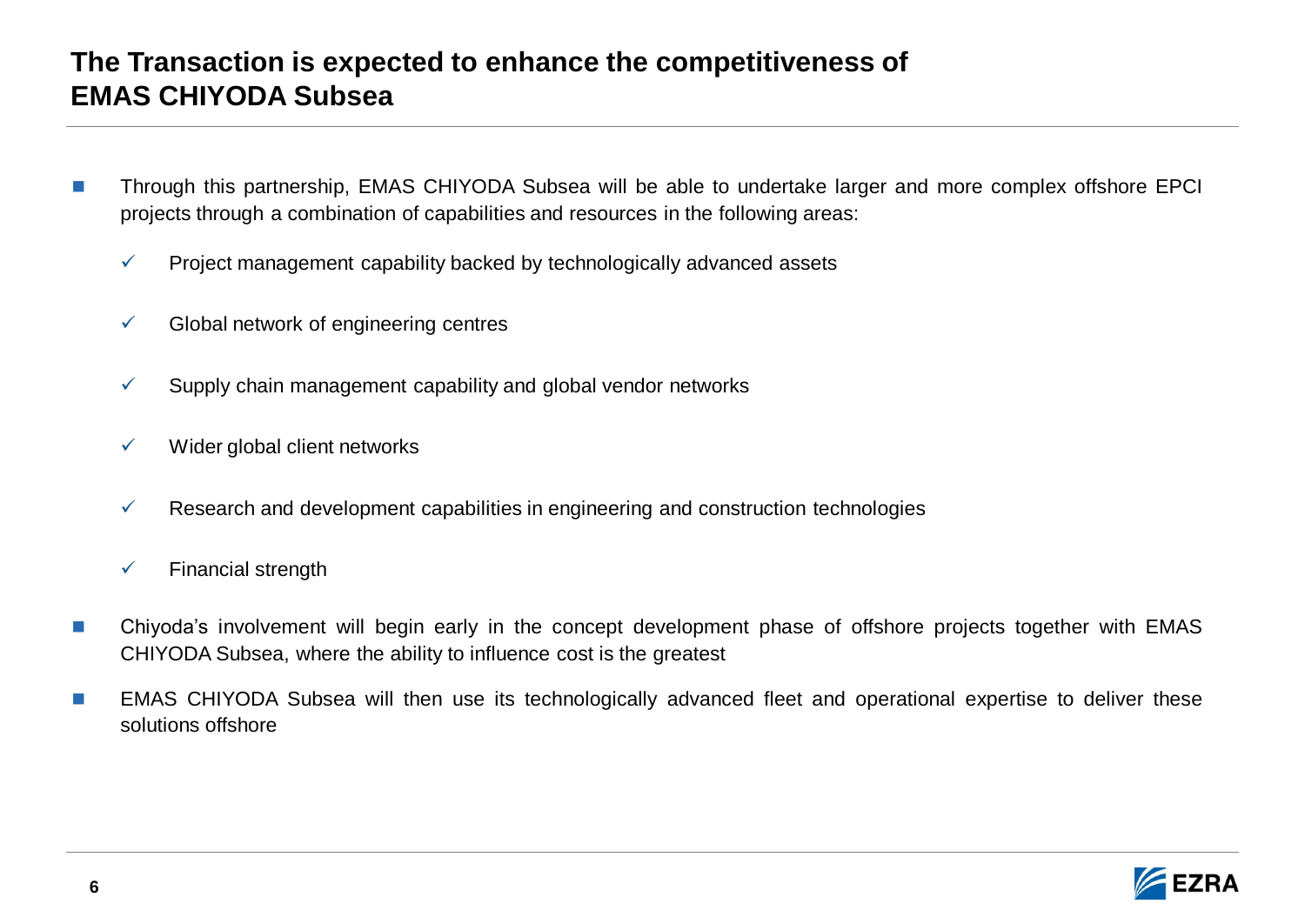### **Transaction will also provide compelling benefits to Ezra…**

- Addition of strong partner to accelerate growth of subsea services business
- **Exa continues to benefit from the positive growth and synergies derived from EMAS Chiyoda Subsea** through its 50% stake
- **Proceeds from sale will further reduce gearing levels at Ezra post its rights issue, creating a more** sustainable capital structure to drive growth and business going forward
- **Transaction unlocks value for Ezra's shareholders**

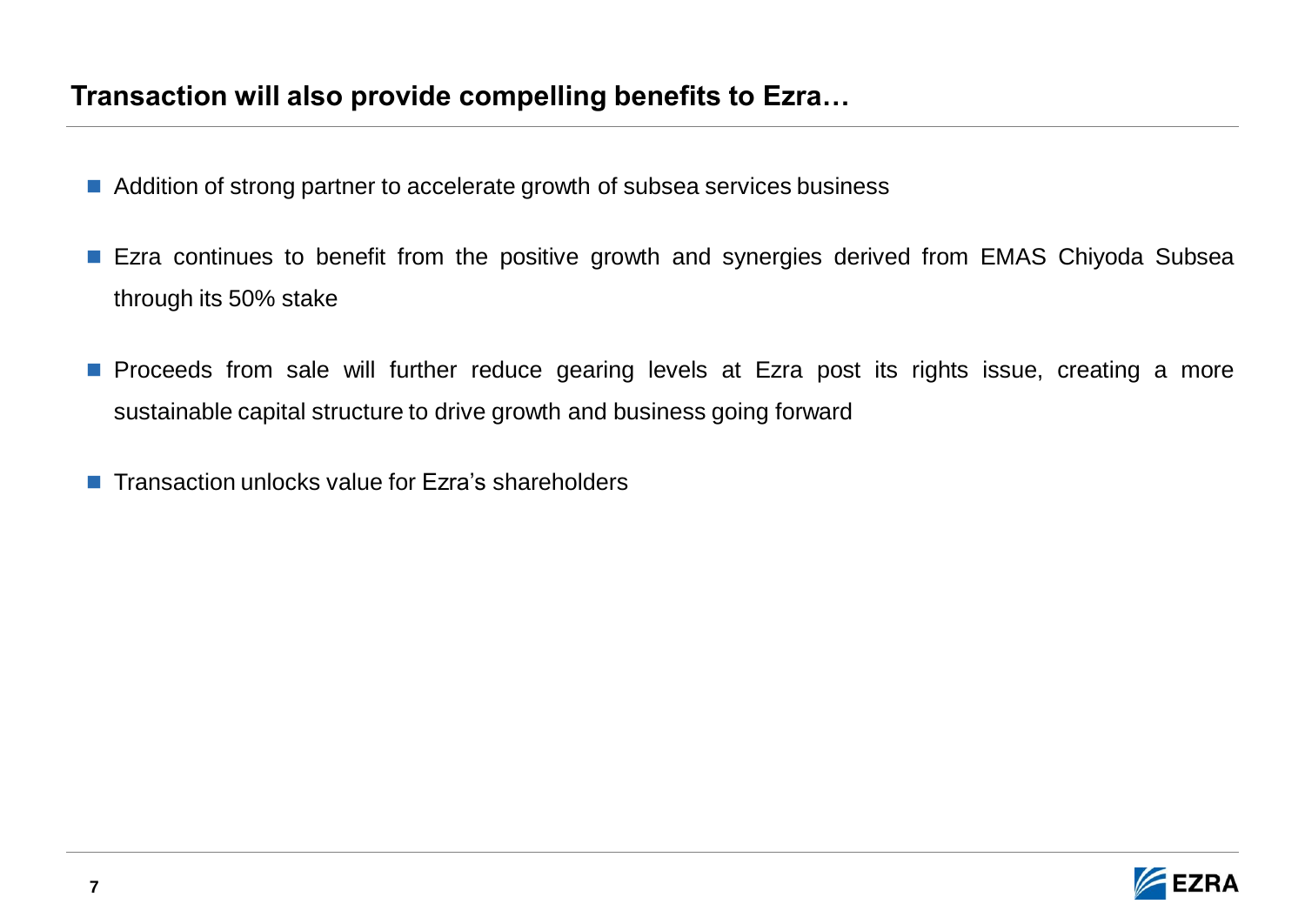# **… including provision of proceeds which will further reduce gearing at Ezra**

- In July 2015, Ezra completed a US\$150mm rights issue reducing net gearing level from 1.2x to 1.0 $x^{(1)}$
- Net proceeds to Ezra as part of the transaction with Chiyoda is expected to further de-leverage Ezra's balance sheet
- Transaction in line with Ezra's continued efforts to strengthen balance sheet and move towards a more sustainable capital structure



#### **Net debt / Equity (times)**

**8**